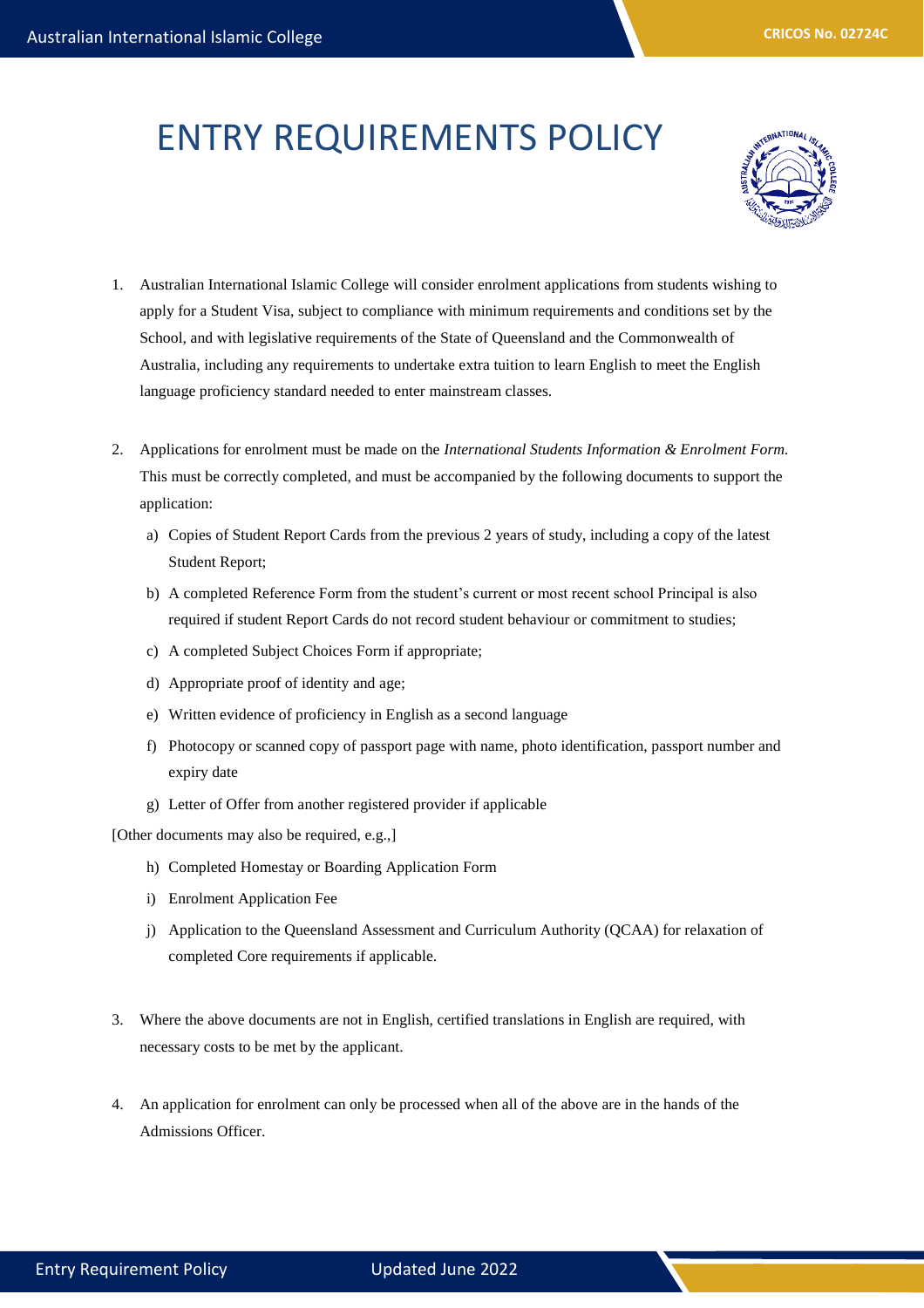- 5. Applications from overseas students are processed according to established policy and procedures and are dealt with on their merits.
- 6. Assessment procedures include an evaluation of reports from previous schools and of English language proficiency. In cases where report cards are not available or are inconclusive for any reason, the school may require relevant testing of the applicant to assess the application.

Australian International Islamic College requires evidence that the applicant's academic ability and English proficiency is sufficient to successfully meet the entry and curriculum demands of the intended course. This is a requirement under the 2018 National Code of Practice, Part B Standard 2.

Minimum academic and English language requirements are as follows:

## Academic Requirements

Students must provide evidence of satisfactory academic performance appropriate to entry to the Year level requested on the Application for Enrolment or offered as an alternative point of entry by the school in a Letter of Offer.

- a) For Primary School:
	- i) Evidence of application to schoolwork and age-appropriate achievement in literacy and numeracy areas of the curriculum
- b) For Year  $7 12$  students:
	- i) A pass level or "C" Year Level or better for the majority of core subjects

## English Language Proficiency Requirements

- 1. Applicants are assessed individually based on the contents of their report cards and personal references and may also be required to undertake a language proficiency test set by the school.
- 2. If supplied, Australian International Islamic College will assess evidence of English language proficiency presented by a student at the time of application but reserves the right to confirm the student's English language proficiency through additional tests.
- 3. If not presenting appropriate evidence of English language proficiency at the time of application, Australian International Islamic College will assess the student's application for entry based on satisfactory test results as follows: